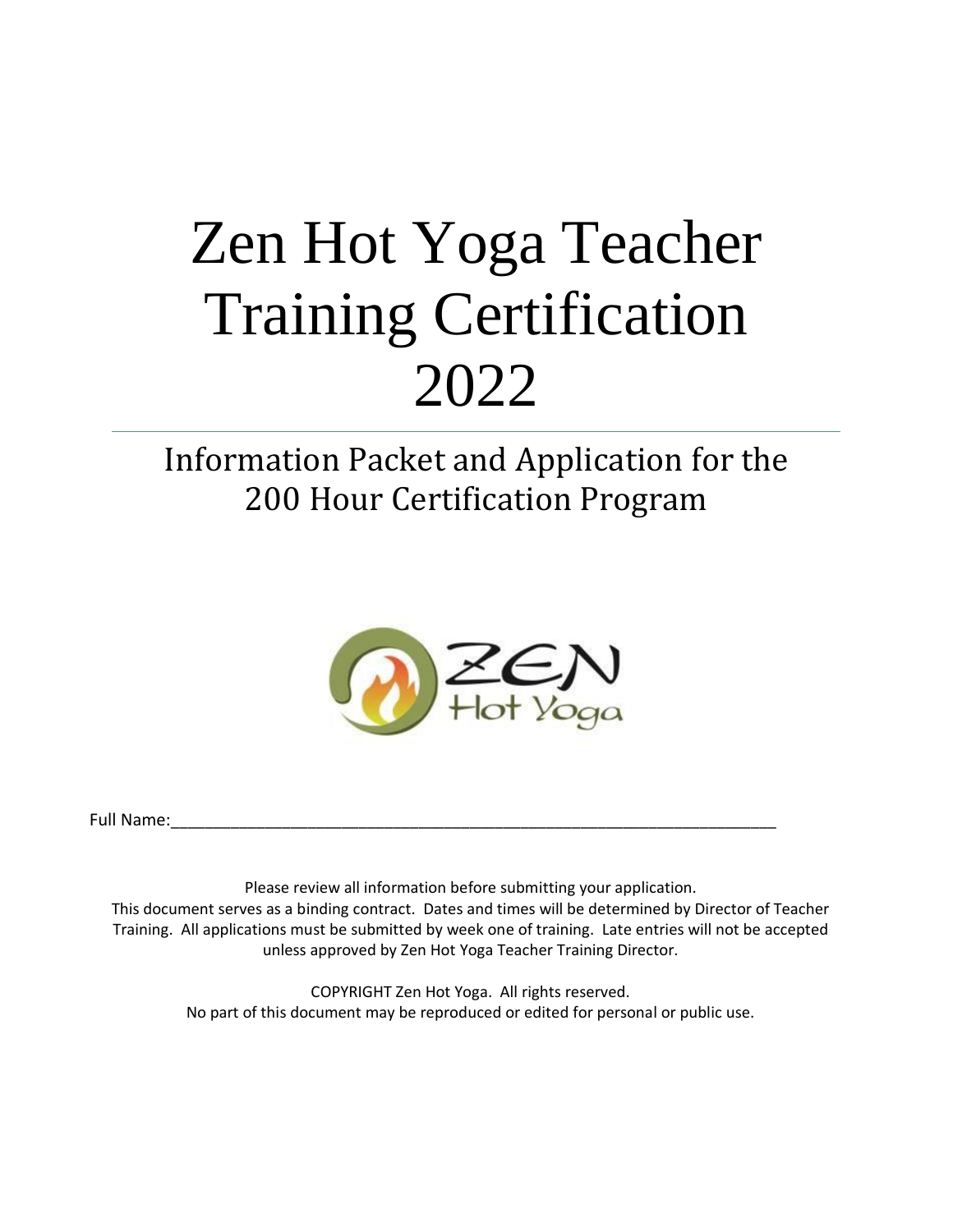Zen Hot Yoga offers Yoga Teacher Certification at the 200-hour level. The student must complete the application form, and remit the required \$50.00 application fee by at least one week prior to the start date in order to be admitted to the program. Admissions after the deadline will be reviewed and subject to an additional fee.

Zen Hot Yoga is a Yoga School that meets the Yoga Alliance requirements for the 200-hour registry.

# **MISSION**

- To enhance the Yoga Community through the positive personal development of training.
- To provide a safe haven of positive energy and support for our students' mental and physical growth.
- To inspire excellence, in and out of Zen Hot Yoga Teacher Training.
- To provide exceptional service to both our Yoga students and members of our Teacher Training Program.

**We purposely keep our trainings small and intimate. This assures you have complete understanding of the course matter and more single teaching time (as opposed to group teaching) all to allow you to become comfortable and knowledgeable as a Yoga teacher. There is always time for questions and it allows the participants to get to know each other better. We support you the entire way.**

# **NON-DISCRIMINATION POLICY**

Zen Hot Yoga does not discriminate in admission, activities, education, employment, housing, public accommodation or public service on the basis of age, color, gender, disability, handicap, height, marital status, political affiliation, race, religion, sexual orientation, veteran's status, or weight.

# **PREREQUISITES AND ENTRANCE REQUIREMENTS**

Applicants to the Level 200-hour program must have at least one year of yoga practice to qualify for entry. Zen Hot Yoga reserves the right to refuse admittance should qualifications for entry not be sufficiently met.

# **CERTIFICATION REQUIREMENTS**

Students are awarded Zen Hot Yoga Teacher Certification upon completion of all requirements in the 200-hour program.

# **WHAT DOES THE NAME MEAN?**

In Zen, the circle represents the process of continuous perfection, leading to a self with a difference. This process has no beginning and no end. The practitioner following a long pathway around the circumference of a circle, which eventually leads back to the starting point, but now he or she has had the experience of the journey and is changed from the person he or she once was. So, in other words, Zen is your life and your experiences. And only you have the power to improve your life and experiences. Let us help you on that journey!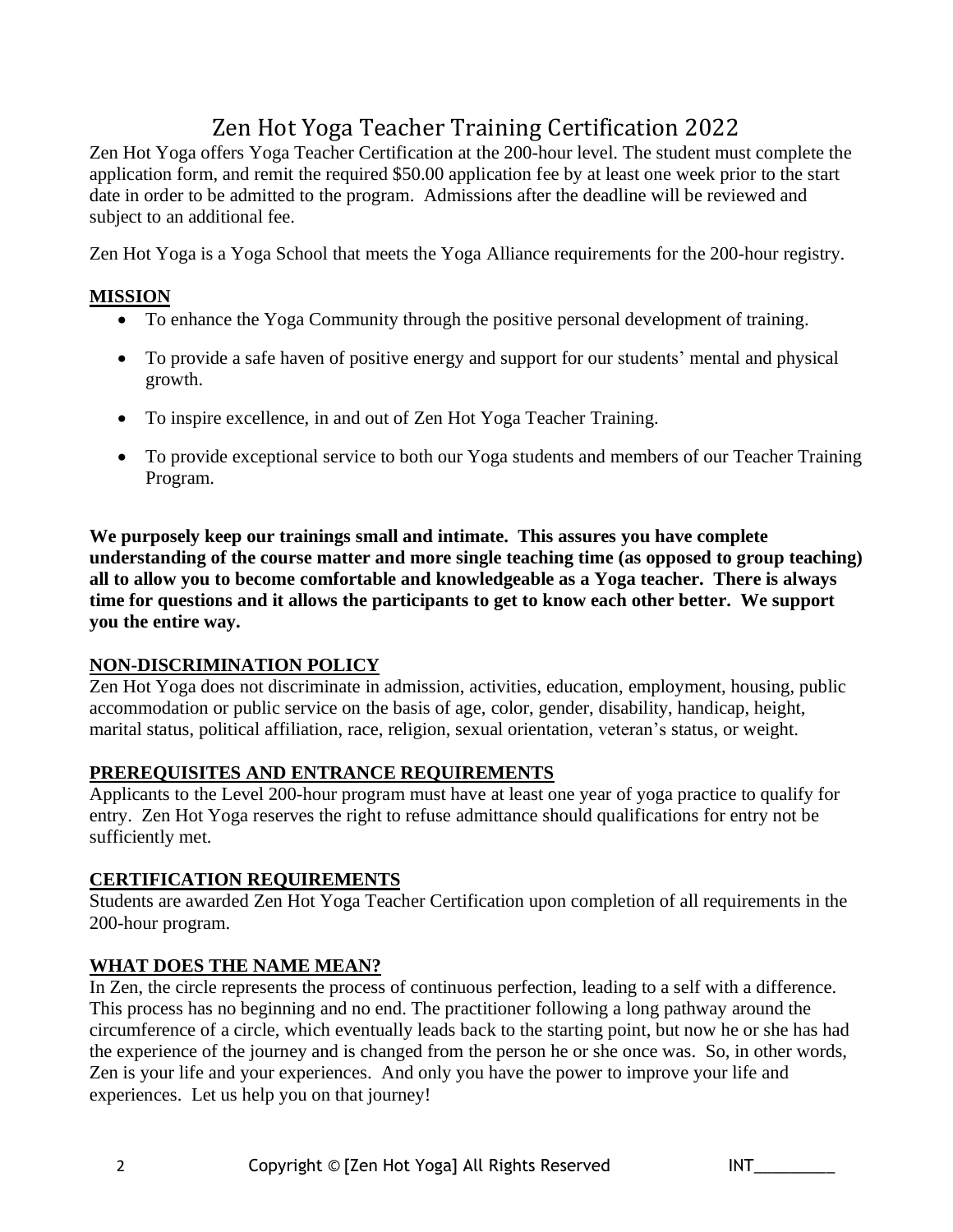# **ABOUT US:**

Zen Hot Yoga Studio opened their doors on December 13th, 2008. Since then over 10,000 people have taken classes, most still attend on a regular basis. Zen Hot Yoga is a supportive, non-competitive, family friendly environment where everyone is welcome. Our primary focus is to help our students achieve their personal goals, attain good health, and become aware of their ability to create and direct their own Yoga experience. We deeply believe in giving individual attention to each practitioner. We have seen the power that a Yoga practice can have for personal transformation and our teachers are committed to help you achieve and sustain it.

## **GRADING SYSTEM**

Grading is complete/incomplete. Any incomplete may be made up per Late or Absent Policy. All quizzes and tests are a pass/fail grade. If failed, student may have the opportunity to retest one additional time. The Owner and/or training director reserve the right to deny certification to any student who does not fulfill course obligations or who does not meet the Zen Hot Yoga Teacher Training Course standards. In the event that certification is withheld, it will be at the sole and final discretion of Zen Hot Yoga to grant permission to retake portions of the course.

# **ATTENDANCE POLICIES**

Zen Hot Yoga's criteria for obtaining certification follows guidelines set by Yoga Alliance, and either meets or exceeds those national standards. Therefore, in maintaining the integrity of this professional standard, all classes must be attended in full. With the exception of emergencies, the ZHYTT Program expects full attendance of all sessions in order to earn a certificate at the end of the course. Receipt of certificates is pending the successful outcome of a student's participation, understanding and exam success. Attendance is defined as participation in all facets of each scheduled session: discussions, asana practice, meditation, teaching clinics, workshops, etc.

A student who does not meet the attendance minimum will not receive his or her teaching certificate. If a student's excessive absence is due to a legitimate reason, such as an illness or other health emergency, he or she may join a future ZHYTT at a cost of 25% of the course. The student must successfully attend all classes and pass all exams in order to earn the course certificate. Otherwise, should certification be withheld due to unexcused absences, the student may – upon reapplication to the program and re-approval – re-attend the ZHYTT Program at a future date for the full program fee. We ask that you carefully consider the time commitment required to participate in our program and obtain certification.

# **LATE or ABSENT MAKEUP POLICY**

Students must be present at all classes. Any student arriving late or leaving early must make up the time to qualify for certification. Students have one month from the date of the absence to make up. Any make-ups beyond that time may not be accepted. Missed classes can be made up by appointment only, with the appropriate instructor, with an \$50 hourly fee. If arrangements for make-up classes are not made within one month of the date(s) missed, the student may be dismissed without refund. If attendance policy is not adhered to, it is at the YTT director's discretion as to allow participation in the program.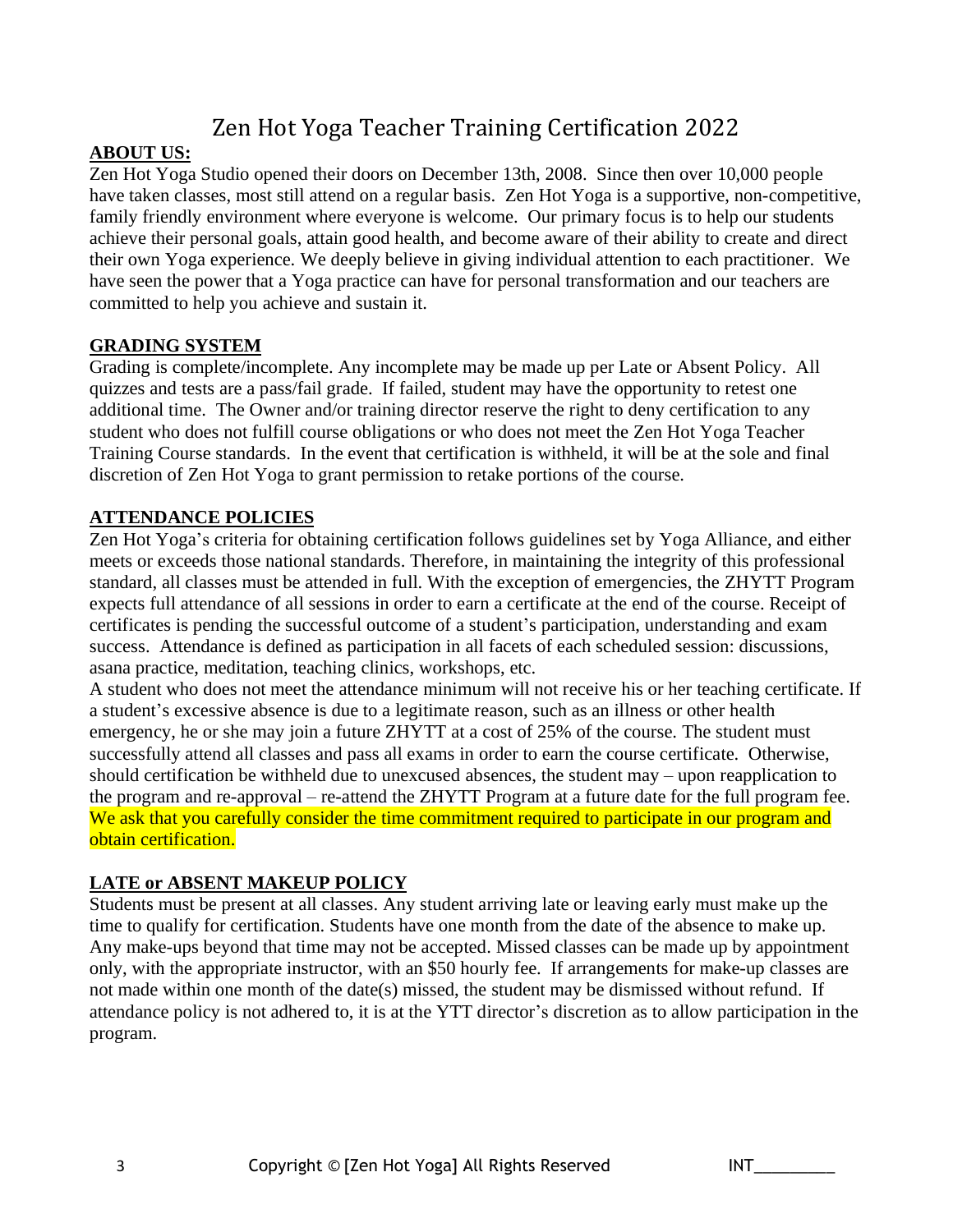## **TUITION AND FEES**

Tuition-\$3350.00 + \$50 Application fee =  $$3400$ Payment Plan- $$3600 + $50$  Application fee = \$3650 Discount of \$50 if tuition is paid by check or cash.

Students must pay all fees and tuition by the applicable due date whether or not an invoice is received. If the student is paying in full,  $$3350.00$  is due by January  $15<sup>th</sup>$ , 2022. If paying incrementally, the total cost is \$3600.00 to cover the processing and credit card fees. Application fee is separate from all pricing and does not go toward tuition. There is only 1 payment plan option with the program: Six payments of \$600 are due the 15<sup>th</sup> of each training month, beginning January 15<sup>th</sup>, 2022. You may pay by major credit card, check, money order or cash. If you have not paid by the due date, your enrollment is subject for review. In the event that your check is returned unpaid for insufficient funds a charge of \$25 NSF fee will be charged to your account. A NSF may affect your enrollment. Online payments can be made automatically. Any declined card will receive a \$3.00 NSF Fee. Workshop and other events may not be covered in your tuition. A payment plan must be set up prior to first training session.

#### **REFUND POLICY**

A partial application fee of \$25.00 may be retained by the school if the application is denied. All tuition paid by the applicant shall be refunded, if requested within three (3) business days after signing a contract with Zen Hot Yoga. All requested refunds will be returned within thirty (30) days. Once the three (3) business days have elapsed, the following policy will apply: No refunds will be granted after the first 30 days of training and the training binder must be returned. Any refunds requested prior to the 30 days will be pro-rated. Refunds for withdrawal of application by the applicant are granted in full, less \$25 of the application fee, up until the start of the program.

#### **CONTINUING EDUCATION**

Continuing education is an important part of any career. It keeps you refreshed and up to date. You will inspire your students as well as yourself to grow in your teaching and practice. Required programs include workshops, posture clinics, foundation courses, retreats and seminars. We offer CEU's at Zen Hot Yoga multiple times throughout the year. See below for Yoga Alliance guidelines.

#### **YOGA ALLIANCE REGISTRATION**

Zen Hot Yoga is a Yoga Alliance® approved school. Yoga Alliance® registers both individual Yoga teachers and Yoga teacher training programs (schools) meeting minimum educational standards established by North American yoga professionals. Yoga Alliance maintains a national *Yoga Teachers' Registry* in order to recognize and promote teachers with training that meets their approved standards. Yoga Alliance® also maintains a *Registry of Yoga Schools* to acknowledge approved Yoga teacher training programs at the 200 and 500 levels. Yoga Alliance requires Continuing Education Units after certification in order to maintain status as a Yoga Alliance approved teacher. Zen Hot Yoga is a Yoga Alliance® approved school from which to receive CEUs.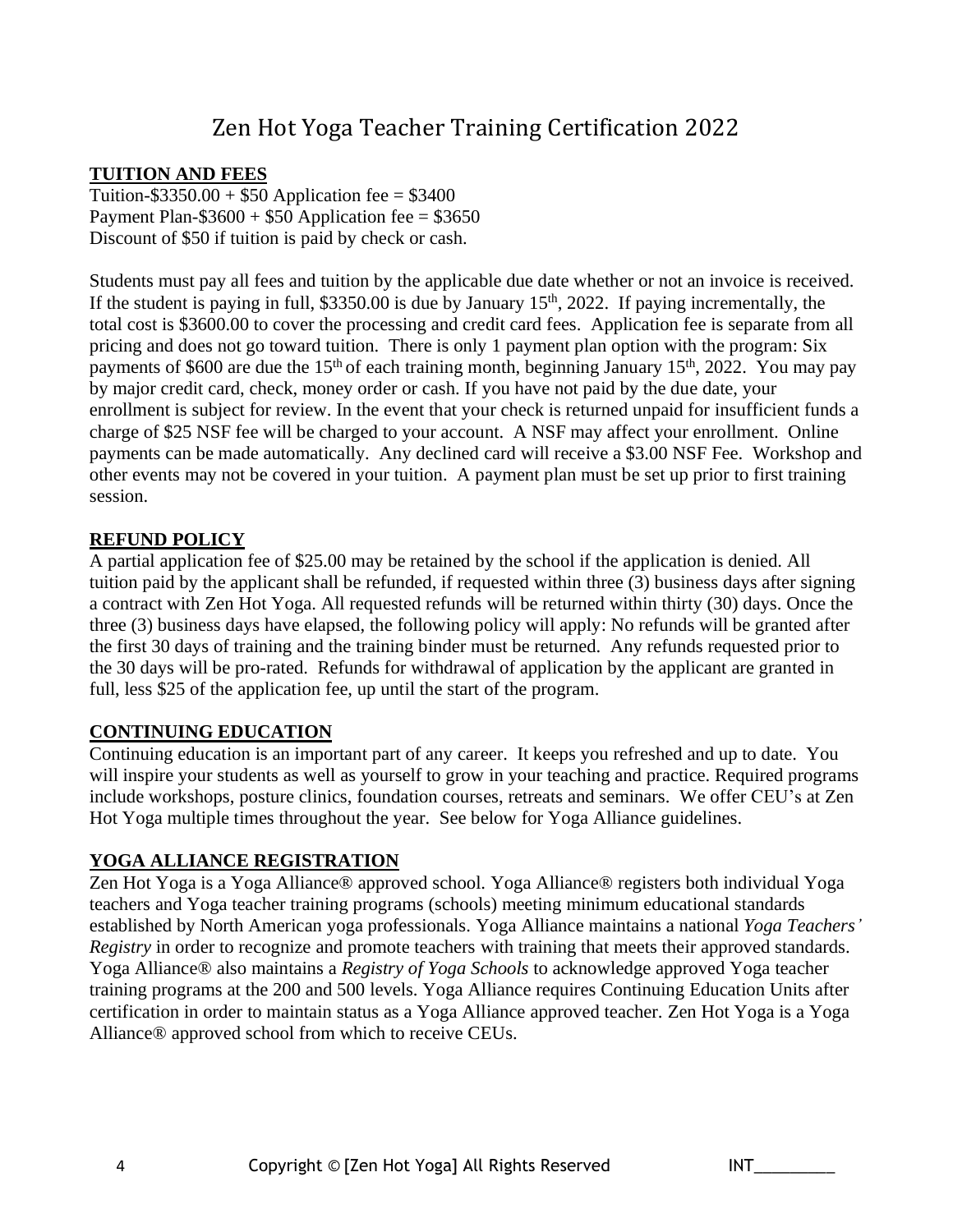## **COVID-19 POLICY**

Students who are able are expected to continue with their studies even if in quarantine/isolation. Many individuals who are quarantined because they have been identified as a close contact of an individual who has tested positive do not develop symptoms, and similarly some people who are isolated because they have tested positive remain asymptomatic. Other individuals who have tested positive experience a range of symptoms. Provided students feel well, the expectation is that they continue with their studies so that they do not fall behind. Not only are online courses accessible from anywhere, in-person courses will also provide remote access into the classroom for students who are in quarantine/isolation so that they can keep up with their coursework.Faculty have been advised to plan ahead to support students who are unable to attend in-person classes for 10 days, including hands-on teaching, lectures and classes.

At times, social distancing of 6 or more feet may not be possible. To ensure our success, we all must accept a certain amount of personal responsibility. Personal responsibility is critical to keeping the studio open and training continuing through the 6 months. We trust that all trainees will make responsible choices in regards to the health and wellbeing of our fellow Yogis. Make it a goal to keep everyone safe. Please show compassion and patience for your fellow trainees and teachers as we begin our 2022 training.

## **COMPLETION OF PROGRAM**

Upon completion of the ZHYTT Program, you may independently teach Yoga provided that you will do so in a professional style and manner. You may teach at any location you choose so as long as you do not open your own yoga studio within 20 miles of another Zen Hot Yoga unless agreed to in writing. You may not open a Yoga studio bearing the name Zen Hot Yoga unless agreed upon in writing.

Student hereby authorizes Zen Hot Yoga to use students' picture or other likeness in any advertisement, marketing ad, journal, magazine, website or other promotional material.

Your certification as a Yoga instructor does not make you an employee of Zen Hot Yoga. You will remain a separate entity.

# **FACULTY AND STAFF**

Muning Hu, ERYT-500, YACEP Susan Casciato, ERYT-500 JulieBeth Mezzy, YT-200, BCTMB, NBCR, Reflexology Educator (Anatomy) Jennifer Harrington, CYT-500, C-IAYT Julie Biller, ERYT-200 (Owner) Alternating Zen Hot Yoga RYT's

# **ZEN HOT YOGA APPLICATION DETAILS**

Application fee: Please remit check, credit card, cash or money order in the amount of \$50, with the completed application form. This fee does not count towards tuition. It may be paid online.

Tuition (\$3350 or \$3600) will not be invoiced to you until you have submitted answers to the questions below, your acceptance into the program is approved in writing or by email, and your intention to

5 Copyright © [Zen Hot Yoga] All Rights Reserved INT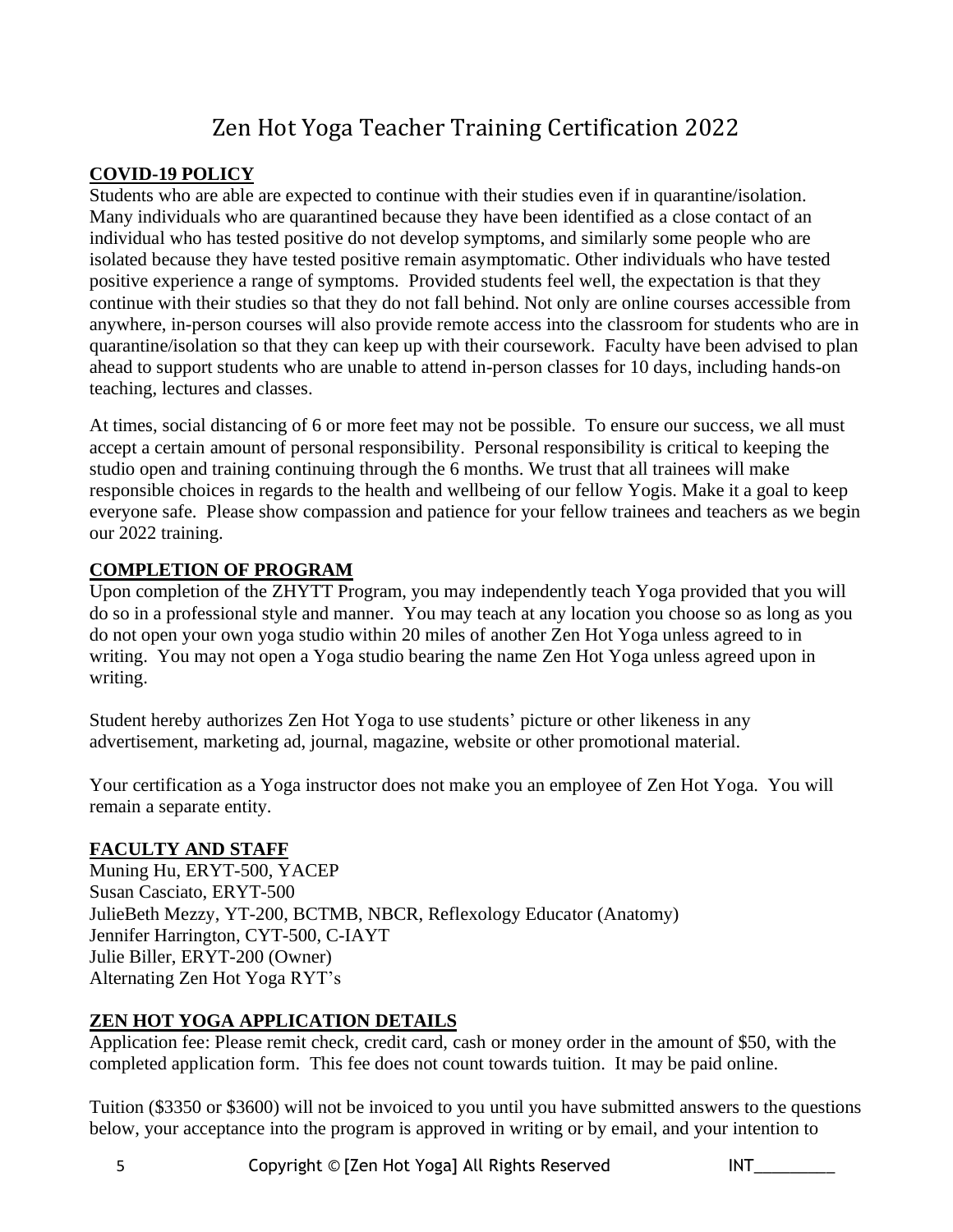attend is confirmed. If you are accepted, you will receive an email letter of acceptance, a textbook list and list of yoga supplies including a binder and syllabus. You are responsible for purchasing your own books. We have studio yoga equipment, including mats, belts, blocks, etc., which you are welcome to use.

A payment plan must be set up before the program begins. No exceptions. This document contractually binds you for full payment after the first 30 days of training. If you are unable to complete the course, for any reason, you will be credited with the hours you have attended. All training materials must be returned. No certificate of completion is granted until all requirements are met. No refunds are granted after February 20th, 2022.

# **COURSE DATES & TIMES**

Zen Hot Yoga Teacher Certification 200 Hour Teacher Training Program (ZHYTT) operates as a 6 month program depending on scheduling. All required subjects for certification are included. By successfully completing ZHYTT 200, all academic requirements for certification are met. *Please note that all state, national, or religious holidays are taken in consideration, however, classes may occasionally take place on holidays.*

\*Majority of Training Takes Place at Zen Hot Yoga North

2022 Course Dates: Jan. 21-23 Feb. 1, 4-6 Mar. 1, 4-6 Mar. 15, 18-20, 29 April 1-3, April 19, 22-24 May 3, 6-7 (8th- Mother's Day/No Training) May 17, 20-22 June 3-5 June 14, 17 & 18 (Graduation Weekend)

Schedule: Practice times at least once a week in studio Tuesday Evening: 6pm-8:30pm Friday Evening: 5:30pm-8:30pm Saturday: 9:00am - 5:00pm Sunday: 9:00am - 4:00pm

Times and dates subject to change

## PLEASE INITIAL EACH PAGE AND RETURN THIS PACKET IN ITS ENTIRETY WITH YOUR \$50 APPLICATION FEE. YOU WILL RECEIVE A COPY OF YOUR SIGNED CONTRACT.

Zen Hot Yoga reserves the right to makes changes. If changes in this guide affect a student contract, both the student and Zen Hot Yoga must sign a new contract.

6 Copyright © [Zen Hot Yoga] All Rights Reserved II

| г |  |  |  |  |  |
|---|--|--|--|--|--|
|   |  |  |  |  |  |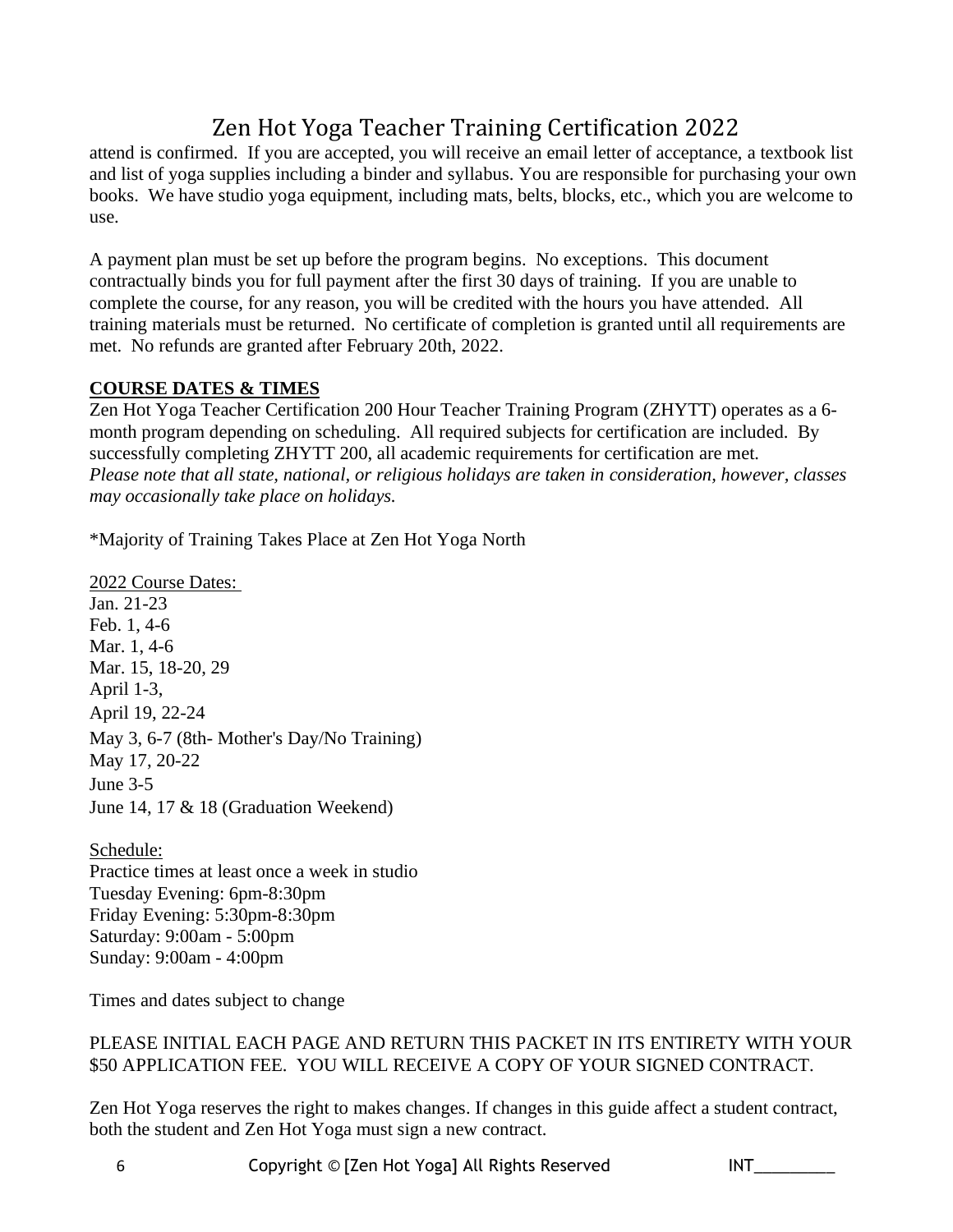| <b>ZHYTT APPLICATION FOR ADMISSION</b><br>Please fill out the form, and answer the following questions:                                                                                                                                                                                                                                                                                                                                                                                                                                                                                                                                                           |
|-------------------------------------------------------------------------------------------------------------------------------------------------------------------------------------------------------------------------------------------------------------------------------------------------------------------------------------------------------------------------------------------------------------------------------------------------------------------------------------------------------------------------------------------------------------------------------------------------------------------------------------------------------------------|
|                                                                                                                                                                                                                                                                                                                                                                                                                                                                                                                                                                                                                                                                   |
|                                                                                                                                                                                                                                                                                                                                                                                                                                                                                                                                                                                                                                                                   |
| $City$ $City$ $State/Zip$                                                                                                                                                                                                                                                                                                                                                                                                                                                                                                                                                                                                                                         |
|                                                                                                                                                                                                                                                                                                                                                                                                                                                                                                                                                                                                                                                                   |
|                                                                                                                                                                                                                                                                                                                                                                                                                                                                                                                                                                                                                                                                   |
| $\Box$ Application fee \$50.00 enclosed (check, money order or cc)                                                                                                                                                                                                                                                                                                                                                                                                                                                                                                                                                                                                |
| Do you choose to: (You may change this at any time prior to January 15 <sup>th</sup> , 2022)?                                                                                                                                                                                                                                                                                                                                                                                                                                                                                                                                                                     |
| □ SAVE \$50- Pay full with Cash/Check- \$3300.00                                                                                                                                                                                                                                                                                                                                                                                                                                                                                                                                                                                                                  |
| □ Pay in full before or on January 15 <sup>th</sup> , 2022- \$3350.00                                                                                                                                                                                                                                                                                                                                                                                                                                                                                                                                                                                             |
| $\Box$ Automatic Payment Plan-\$600.00 deducted on the 15 <sup>th</sup> of each training<br>month. Total of 6 payments- \$3600.                                                                                                                                                                                                                                                                                                                                                                                                                                                                                                                                   |
| Payment increments subject to change based on length of program                                                                                                                                                                                                                                                                                                                                                                                                                                                                                                                                                                                                   |
| The Tuition paid by the applicant shall be refunded, if the application is rejected by the school<br>before enrollment. An application fee of not more than \$25 may be retained by the school, if the<br>application is denied or withdrawn. All tuition paid by the applicant shall be refunded, if<br>requested, within three (3) business days after signing a contract with the school. All refunds<br>shall be returned within 30 days. Once the three (3) business days have elapsed, the following<br>policy will apply: No refunds will be granted after the first 30 days of training. Any refunds<br>requested prior to the 30 days will be pro-rated. |
| Your signed application and \$50.00 application fee signifies your intention to complete this<br>program and to abide by the conduct rules and attendance rules stated in this packet.                                                                                                                                                                                                                                                                                                                                                                                                                                                                            |
|                                                                                                                                                                                                                                                                                                                                                                                                                                                                                                                                                                                                                                                                   |
| <b>CTAEF ONI V.</b>                                                                                                                                                                                                                                                                                                                                                                                                                                                                                                                                                                                                                                               |

**STAFF ONLY: Application & Fee Received by:**

**\_\_\_\_\_\_\_\_\_\_\_\_\_\_\_\_\_\_\_\_\_\_\_\_\_\_\_\_\_\_\_\_\_\_\_\_\_\_\_\_\_\_\_\_\_\_\_\_\_\_\_\_\_\_\_\_\_\_\_\_\_Date:\_\_\_\_\_\_\_\_\_\_\_\_**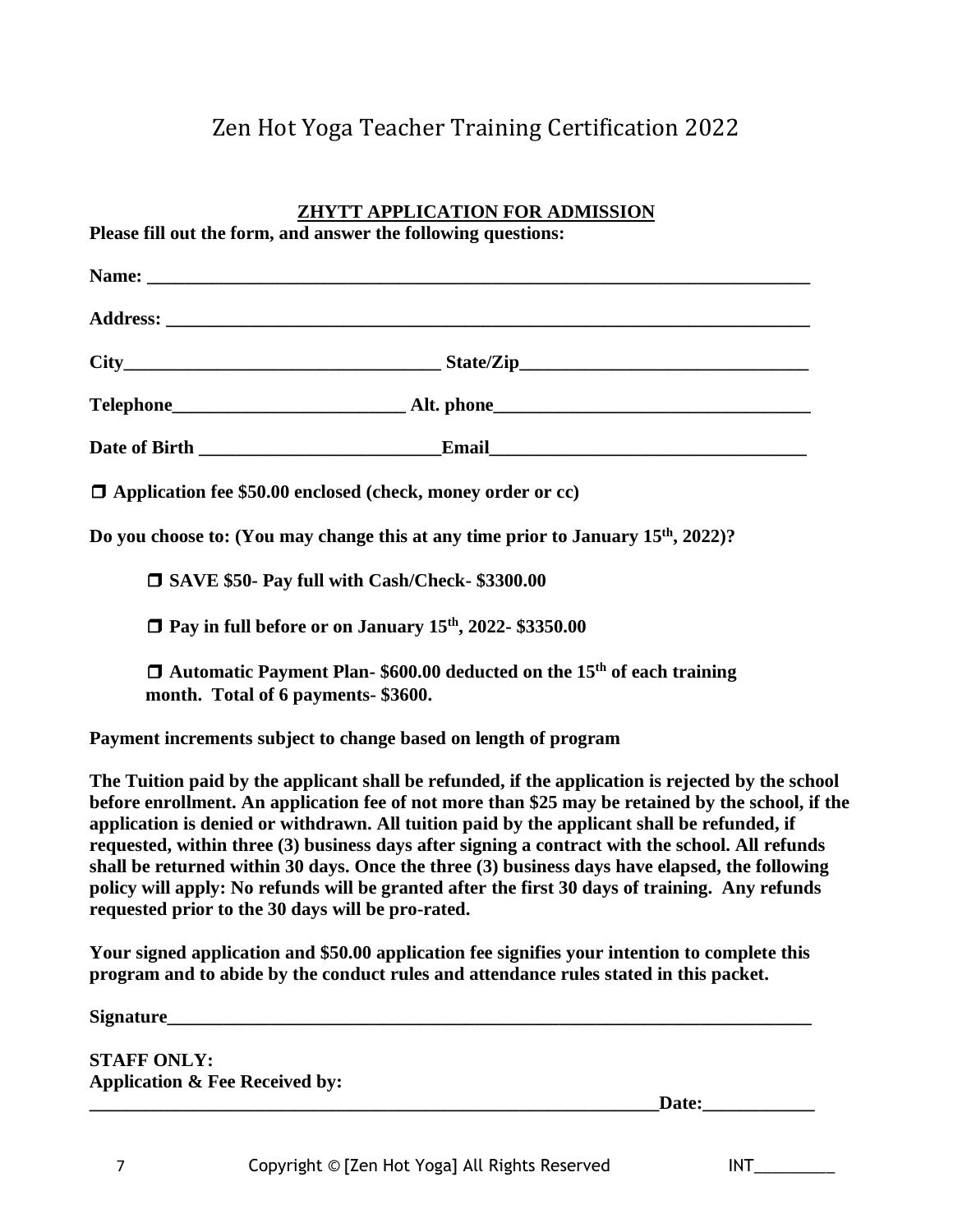#### **RELEASE AND WAIVER.**

**I HEREBY RELEASE, WAIVE AND FOREVER DISCHARGE ANY AND ALL LIABILITY, CLAIMS, AND DEMANDS OF WHATEVER KIND OR NATURE AGAINST ZEN HOT YOGA, LLC. AND ITS CONTRACTORS AND EMPLOYEES TO THE FULLEST EXTENT PERMISSIBLE BY LAW, INCLUDING BUT NOT LIMITED TO DAMAGES OR LOSSES CAUSED BY THE NEGLIGENCE, FAULT OR CONDUCT OF ANY KIND ON THE PART OF THE RELEASED PARTIES, INCLUDING BUT NOT LIMITED TO DEATH, BODILY INJURY, ILLNESS, ECONOMIC LOSS OR OUT OF POCKET EXPENSES, OR LOSS OR DAMAGE TO PROPERTY, WHICH I, MY HEIRS, ASSIGNEES, NEXT OF KIN AND/OR LEGALLY APPOINTED OR DESIGNATED REPRESENTATIVES, MAY HAVE OR WHICH MAY HEREINAFTER ACCRUE ON MY BEHALF, WHICH ARISE OR MAY HEREAFTER ARISE FROM MY PARTICIPATION WITH THE TRAINING.**

**ASSUMPTION OF THE RISK**. I acknowledge and understand the following:

1. Participation includes possible exposure to and illness from infectious diseases including but not limited to COVID-19. While particular rules and personal discipline may reduce this risk, the risk of serious illness and death does exist;

2. I knowingly and freely assume all such risks related to illness and infectious diseases, such as COVID-19, even if arising from the negligence or fault of the Released Parties; and

3. I hereby knowingly assume the risk of injury, harm and loss associated with the Training, including any injury, harm and loss caused by the negligence, fault or conduct of any kind on the part of the Released Parties.

**MEDICAL ACKNOWLEDGMENT AND RELEASE**. I acknowledge the health risks associated with the ZHY Teacher Training, including but not limited to transient dizziness, lightheaded, fainting, nausea, muscle cramping, musculoskeletal injury, joint pains, sprains and strains, heart attack, stroke, or sudden death. I agree that if I experience any of these or any other symptoms during the Training, I will discontinue my participation immediately and seek appropriate medical attention. I DO HEREBY RELEASE AND FOREVER DISCHARGE THE RELEASED PARTIES FROM ANY CLAIM WHATSOEVER WHICH ARISES OR MAY HEREAFTER ARISE ON ACCOUNT OF ANY FIRST AID, TREATMENT, OR SERVICE RENDERED IN CONNECTION WITH MY PARTICIPATION IN THE TRAINING. BY ATTENDING AND/OR PARTICIPATING IN THE TRAINING, YOU ARE DEEMED TO HAVE GIVEN A FULL RELEASE OF LIABILITY TO THE RELEASED PARTIES TO THE FULLEST EXTENT PERMITTED BY LAW.

**Print Name** 

**Signature** Date: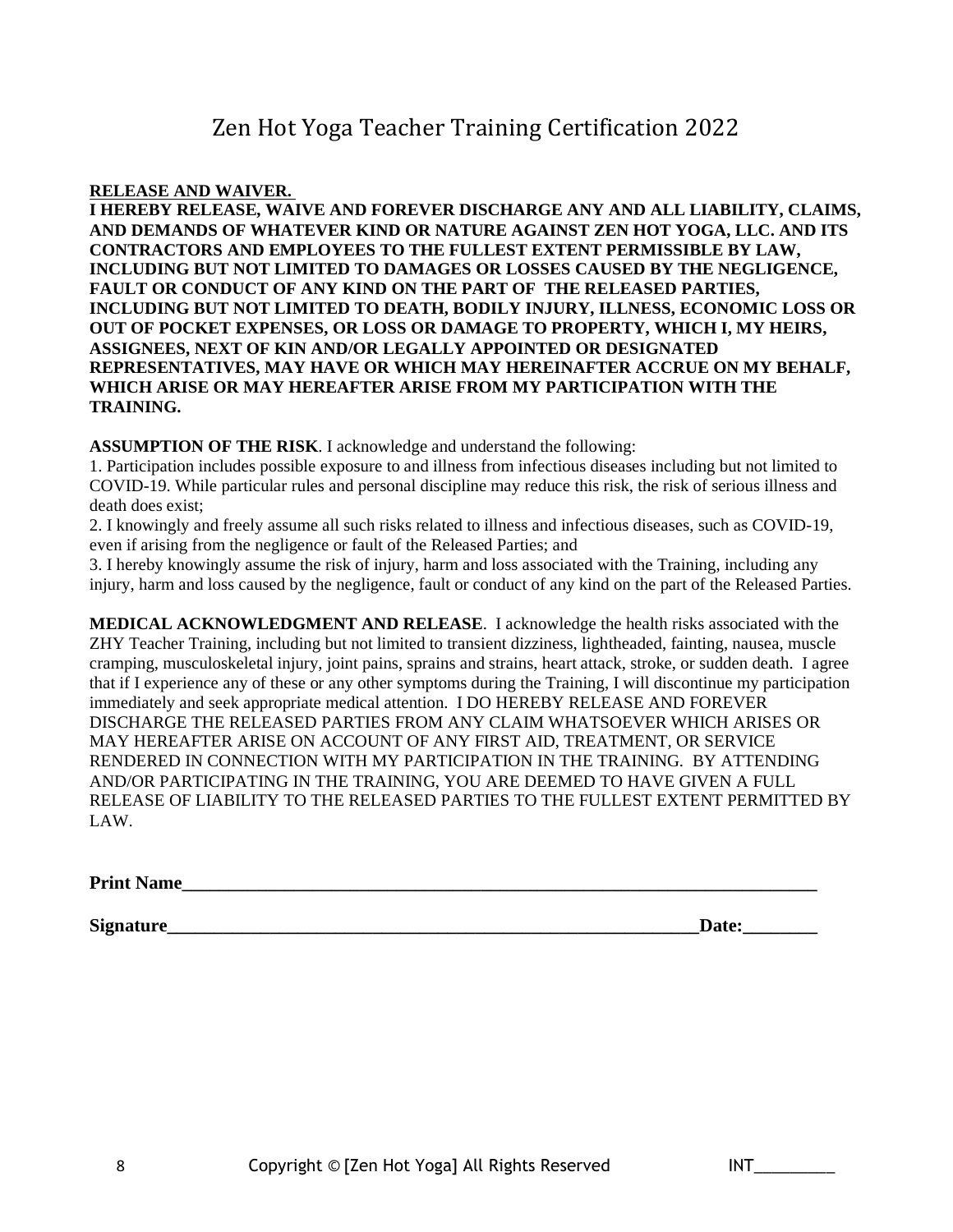**Please answer the following questions.**

**1. When did you begin practicing yoga and why?**

- **2. Tell us briefly about your Yoga teacher(s) and your yoga experience.**
- **3. Do you have a daily home practice? If so, please tell us about it:**
- **4. Do you attend yoga classes now? If so, where?**
- **5. What special interests or talents do you bring to your teaching/practice?**

**6. Why do you want to participate in ZHY Teacher Training?**